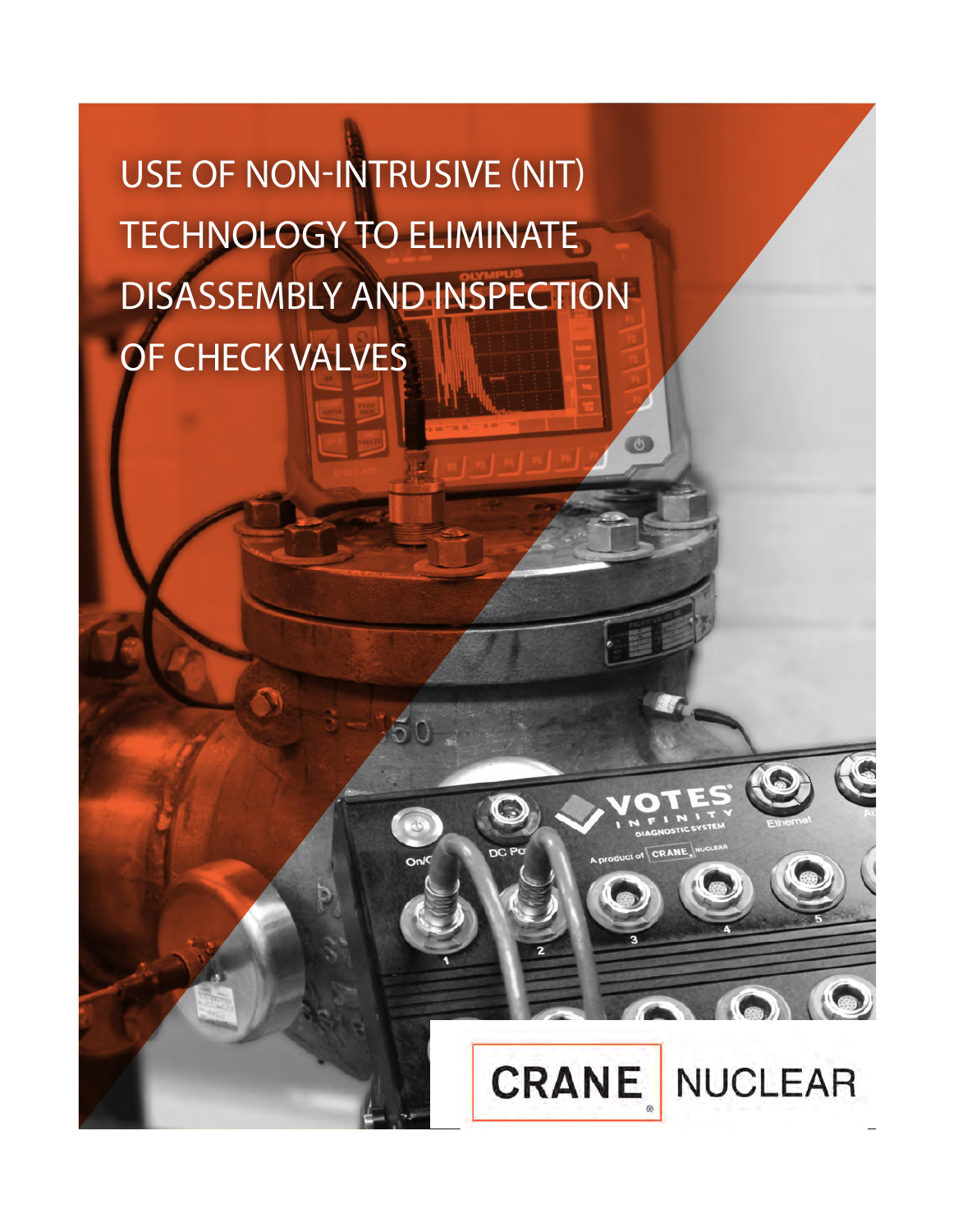# **TABLE OF CONTENTS**

- **01** Introduction
- **02** Problem Statement and Opportunity
- 03 Background

Regulatory History and Guidance

How NIT Works

- **05** Risk of Using Acoustics in Isolation
- What Disassembly and Inspection Involves **07**
- **09** The CNI Solution

Delivering Value with Check Valve NIT

How Trendable Attributes Extend Test Interval Frequencies

Implementing NIT Program On-Site

16 Conclusion

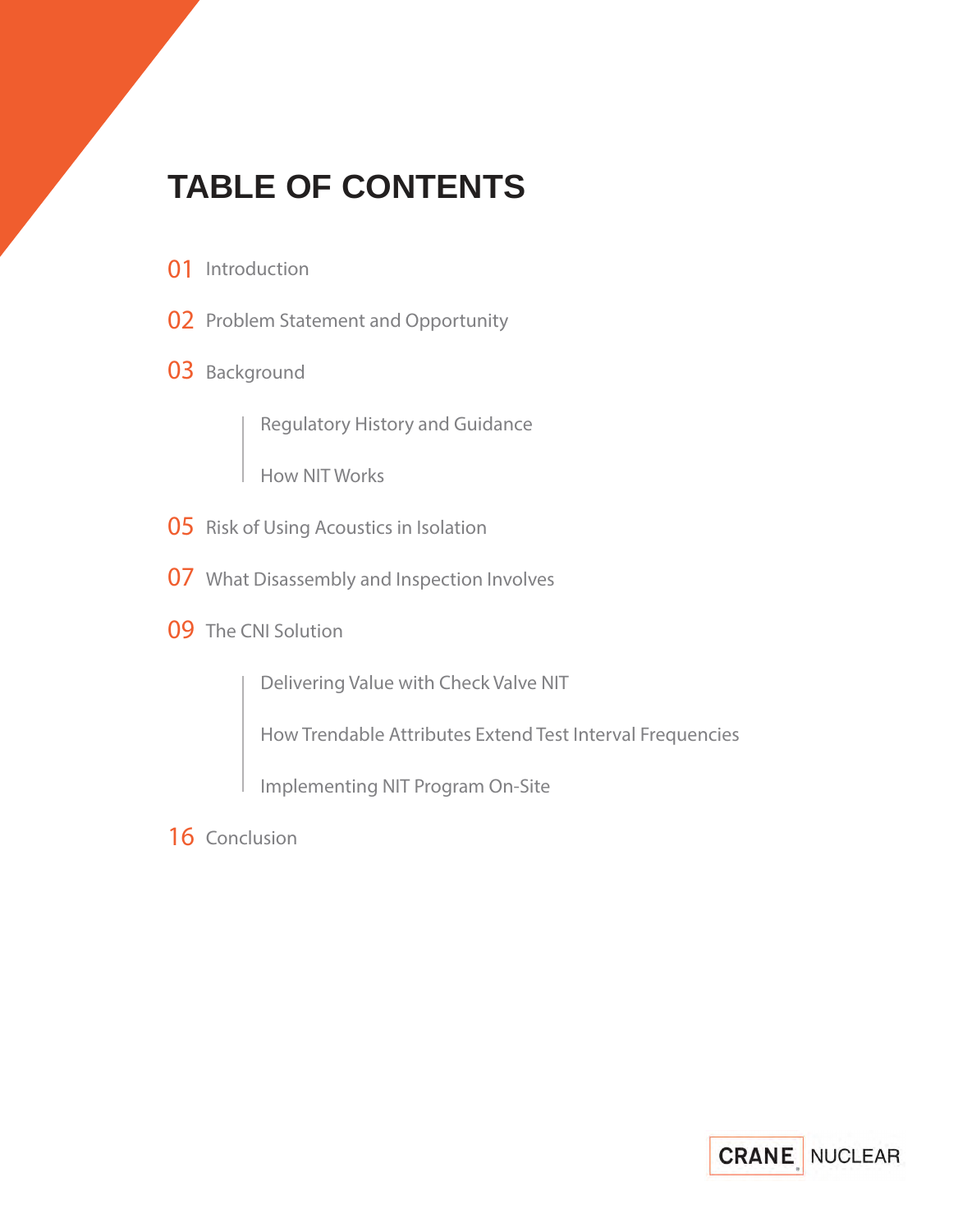# **INTRODUCTION**

The ASME OM Code, "Operation and Maintenance of Nuclear Power Plants" identifies maintenance and testing requirements for many safety-related components used in nuclear power plants. Subsection ISTC, "Inservice Testing of Valves in Water-Cooled Reactor Nuclear Power Plants," identifies specific testing requirements for check valves. Specifically, ISTC allows licensees to replace disassembly and inspection with a condition monitoring program as described in Division 1, Mandatory Appendix II of the OM code. Disassembly and inspection (D&I) of check valves has been widely adopted as an acceptable means to meet code requirements for check valves used in nuclear power plant applications where flow testing is difficult to establish, not possible, or provides inconclusive results.

As an alternative to D&I, non-intrusive testing (NIT) also provides a proven and accepted method of detecting check valve degradations, precursors to failure, and documenting performance capability required by the OM code. NIT consists of using acoustics, eddy current and ultrasonic methodologies to verify check valve disc movement and position. CRANE Nuclear has pioneered the application of these methodologies for determining check valve performance. With over thirty years of NIT experience, CRANE Nuclear has helped multiple nuclear utilities adopt NIT and transition from D&I with significant savings in cost, time, and dose.

This white paper discusses the application of NIT methodologies and the need for proper implementation of NIT to ensure ASME Code Appendix II check valve programs deliver the desired results without the high cost of D&I for as many valves as possible.

> **NIT is a proven and accepted methodology. The cost of performing NIT is approximately 1/8th the cost of D&I.**

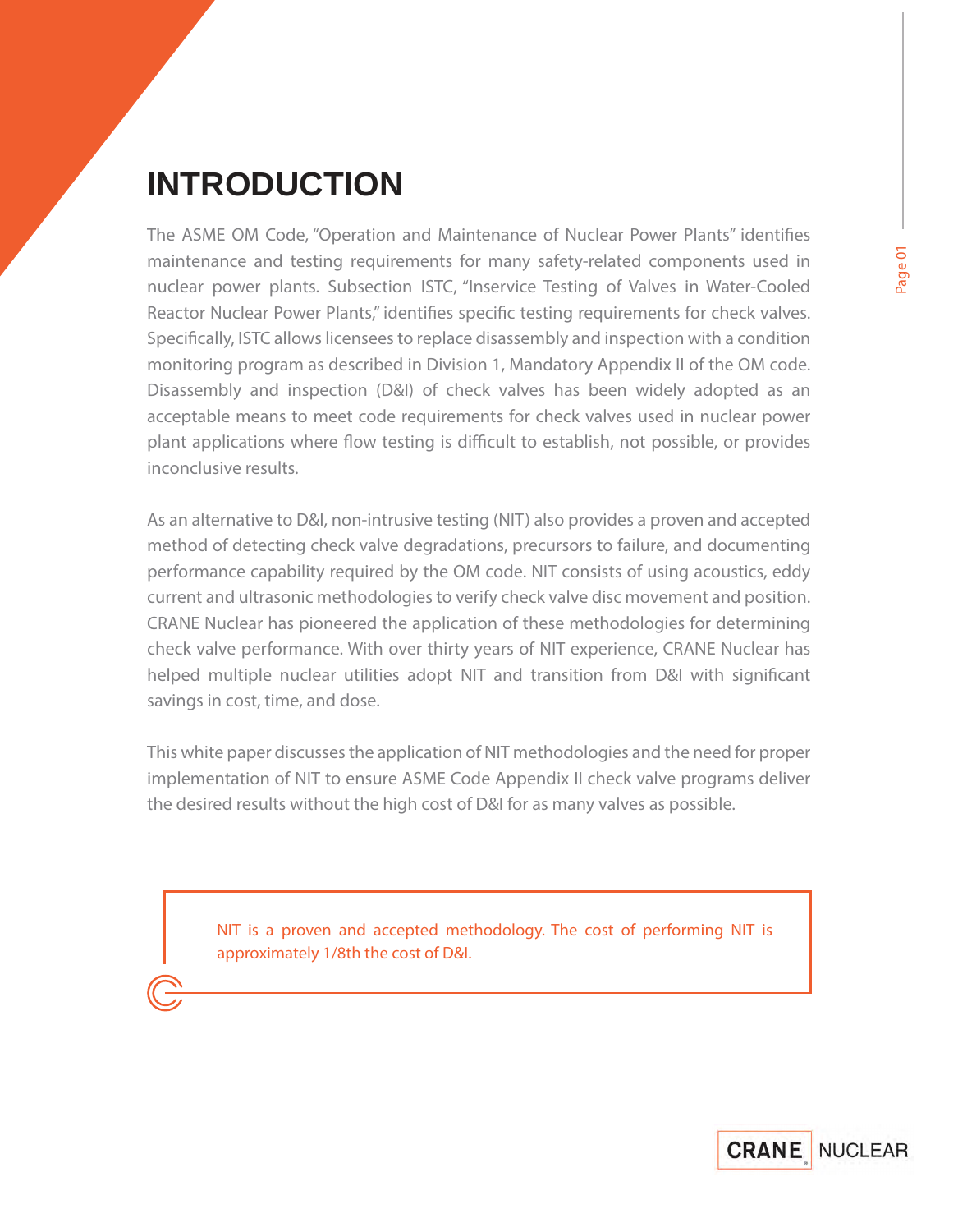# **PROBLEM STATEMENT & OPPORTUNITY**

Nuclear power plants face strong competition from subsidized renewable energy sources and low-cost natural gas. In order to remain competitive, the nuclear industry must evaluate spending on maintenance, capital, and fuel, while ensuring that safety and performance are not compromised. As a result, innovative testing solutions that reduce cost burden while ensuring asset integrity deliver very important performance improvement opportunities to nuclear power generators.

Check valve D&I was adopted to ensure operability per the requirements of the ASME OM Code.<sup>1</sup> While D&I meets these requirements it consumes personnel and requires extensive man-hours, advance planning, scheduling time, radiation exposure, and the potential for human errors.

The ASME OM Code Appendix II offers an opportunity to develop and deploy NIT based check valve condition monitoring that is a cost-effective alternative to D&I to satisfy in-service testing (IST) requirements.<sup>1</sup> In addition to the efficiencies gained through testing, Appendix II also allows IST interval extensions (up to 16 years for a group of four check valves) based on data trends and valve performance. The main acceptable approaches allowed under the program include traditional flow measurements that confirm check valve position, D&I, and NIT. Further, recent quidance from industry bodies such as EPRI has recognized NIT to be an acceptable replacement for D&I. This guidance can also be found in the most recent 2019 EPRI Check Valve Application and Maintenance Guide.



**While D&I meets requirements of ISTC it consumes personnel and requires extensive man-hours, advance planning, scheduling time, radiation exposure and the potential for human errors.**

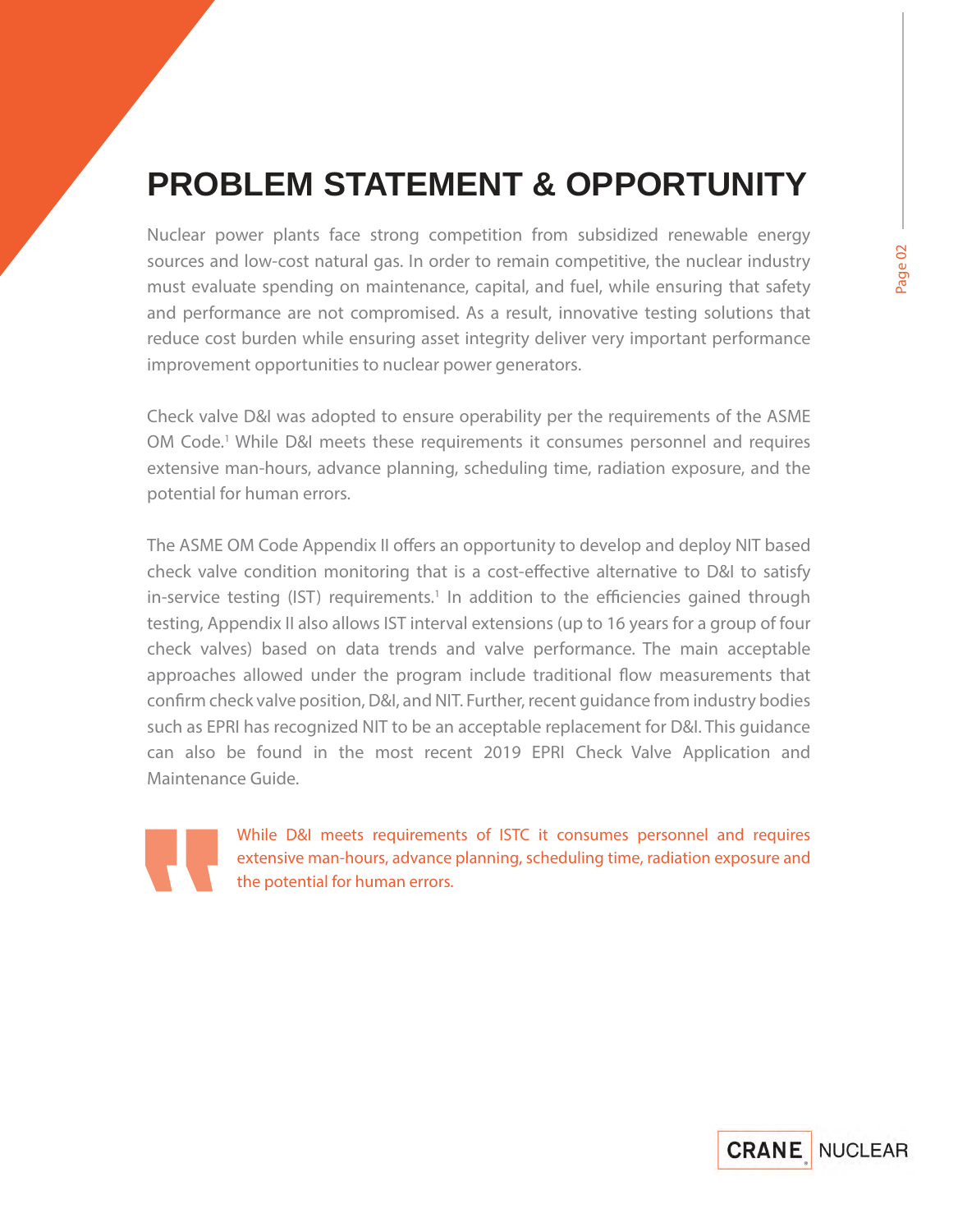# **BACKGROUND**

### **REGULATORY HISTORY AND GUIDANCE**

Given the critical roles that check valves play in the safe and efficient operation of nuclear power plants, several documents have been published discussing check valve performance, operability, and safety. The main documents are NRC's GL 89-04, INPO's SOER 86-03, and the recent ASME OM Code Appendix II.

The intent of NRC GL 89-04 was to ensure certain check valves remain fully capable of performing as intended, which in some cases requires establishing maximum required accident flow through the valve as part of the test process.<sup>2</sup> However, full flow testing proved to be impractical for some valves and created risk of damaging plant equipment. Consequently, alternate techniques such as D&I were considered. Today, D&I is still widely used throughout the industry.

Institute of Nuclear Power Operations (INPO) SOER 86-03, highlighted widespread check valve related problems observed by the industry during the 1980s. The intent of SOER 86-03 was to provide guidance on establishing maintenance procedures to address commonly observed failures such as those caused by water hammer, over pressurization, and steam binding. Periodic testing and surveillance monitoring were recommended as part of the maintenance program and SOER 86-03 became one of the initial guidance documents that served as a foundation for NIT diagnostics.3

ASME OM Code Appendix II allows sites to implement condition monitoring programs and extend test interval frequencies based on valve performance, trendable data, and verification of bi-directional valve function. Furthermore, ASME OM Code Appendix II allows each valve, or group of valves, to be treated differently based on data, unlike IST which is schedule-based often forcing unnecessary D&I of valves regardless of condition.

**ASME OM Code Appendix II allows sites to extend test intervals based on valve condition.**

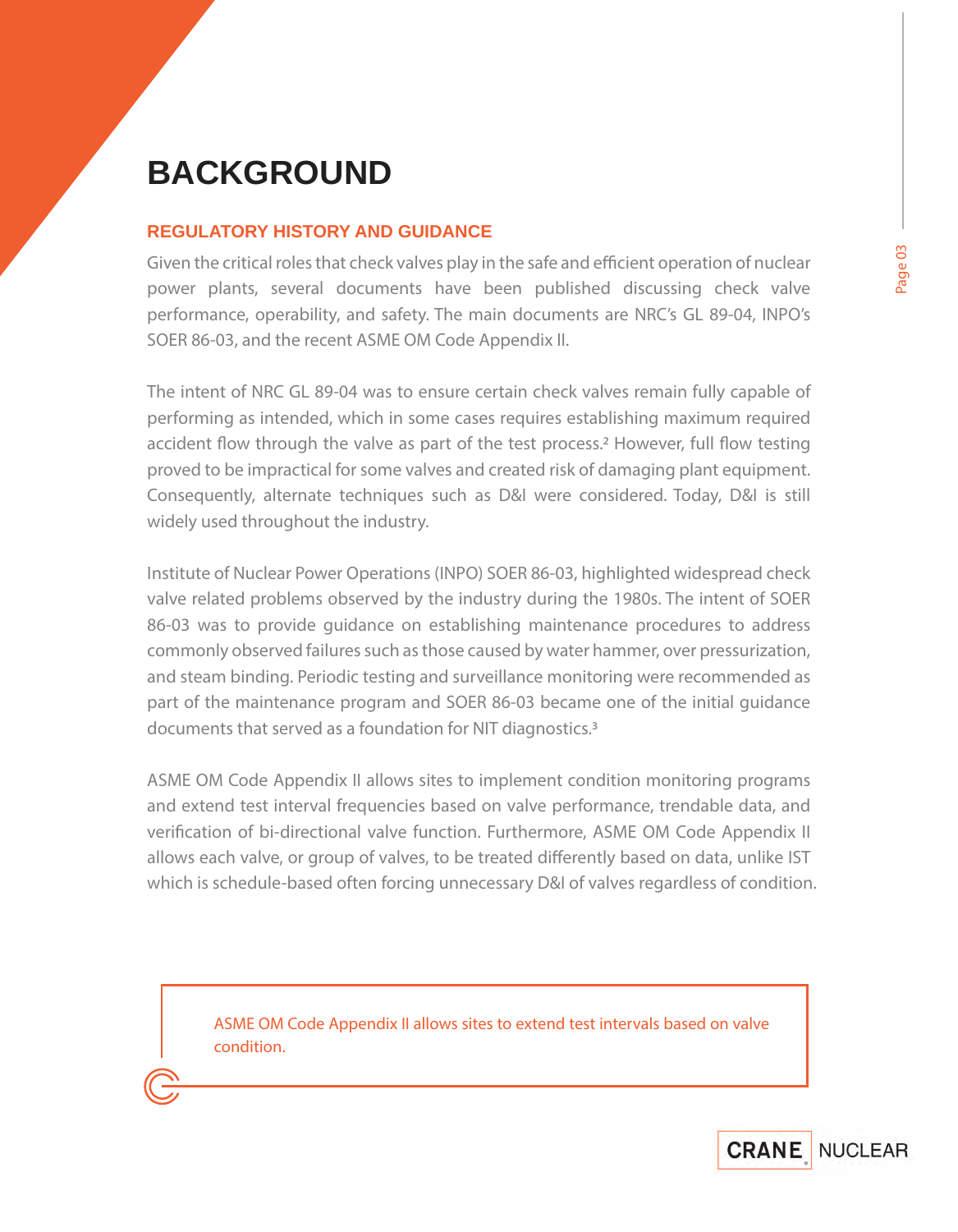## **HOW NIT WORKS**

There are three main check valve NIT approaches that can be used to ensure accurate and reliable results: acoustics, ultrasonics, and eddy current.

Acoustic technology passively "listens" to vibrations internal to the check valve received by a piezoelectric accelerometer. The vibrations are converted to an electrical signal for display by the software. Acoustic attributes that can be captured, trended, and evaluated include impact magnitude, impact rate, and frequency of occurrence utilizing common Fast Fourier Transform (FFT) analytical methods. Acoustics can be used to trend changes in valve performance over time, or the immediate detection of metal-to-metal impacts that may be the result of accelerated wear and/or excessive internal valve clearances.

Ultrasonic technology actively "looks" by sending high frequency sound waves through the valve wall and internal liquid medium. These sound waves interact with the check valve obturator (disc, piston, etc.). The sound waves are reflected back and converted to a raw signal in the acquisition software. The raw signal is converted to disc angular velocity and open angle. Both attributes can be trended over time to determine whether changes are occurring. The angular velocity also assigns a specific "stability classification" (proprietary to CRANE) that allows the user to determine the optimum testing and maintenance interval for each valve or group of valves.

Eddy Current is also an active "look" technology that relies on the generation of surface eddy currents. These eddy currents surround the check valve and collapse as the valve internals move through the field. Changes in position are recorded as a (voltage) change. The overall result is a trendable attribute that can determine changes in check valve performance characteristics.

> **A combination of acoustics, ultrasonics and eddy current allow for the most accurate test results.**

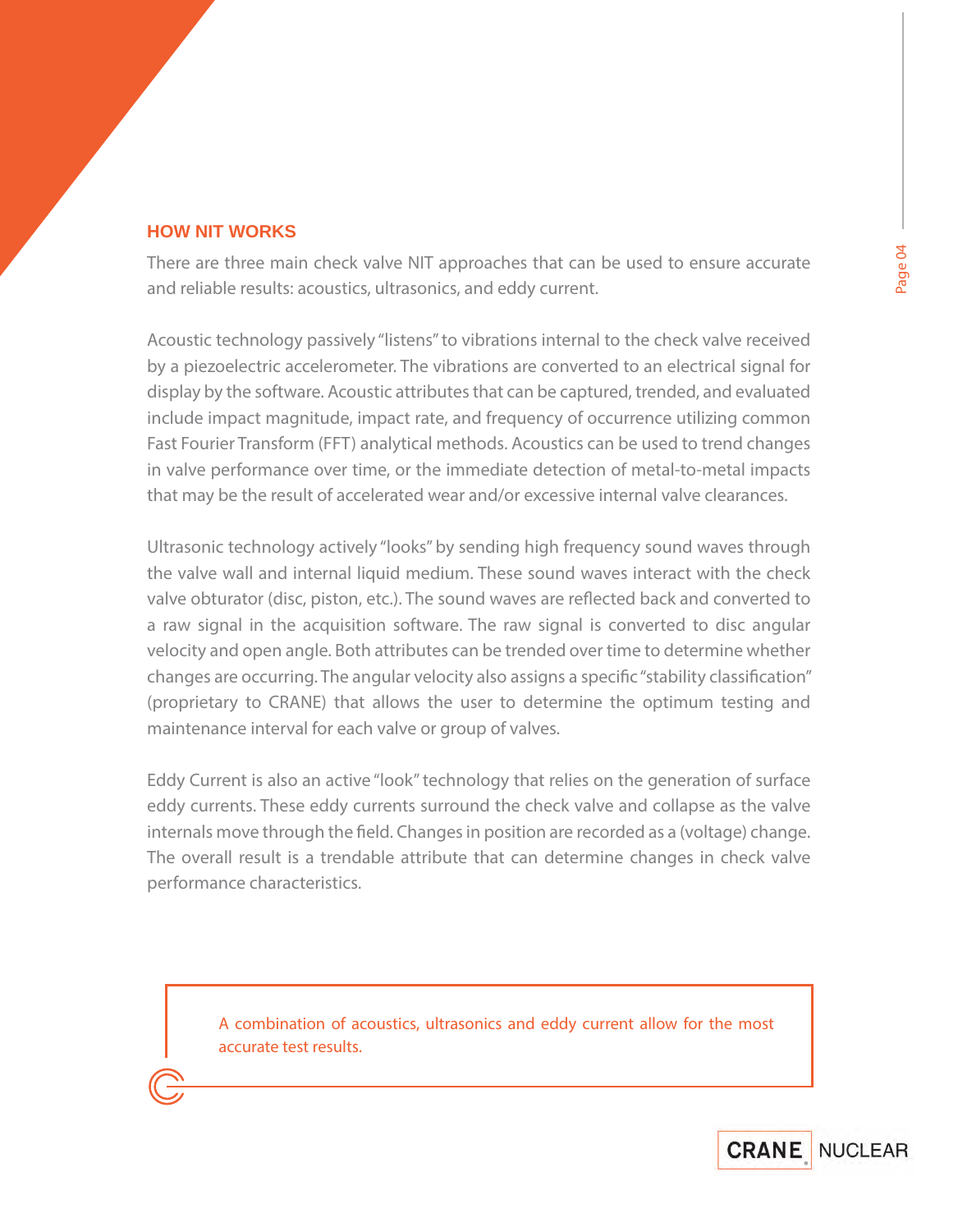# **RISKS OF USING ACOUSTICS IN ISOLATION**

Although acoustics is a valuable methodology, it can also lead to costly incorrect conclusions if used in isolation. In 2000, NRC IN 2000-21 was issued to address a failed check valve that was incorrectly determined to be satisfactory through the use of NIT. The root cause was identified as the sole use of acoustic technology during a test and subsequent misinterpretation of the data.<sup>4</sup> This mistake resulted in an extended plant shut down and subsequent investigation ultimately costing the utility millions of dollars. CRANE Nuclear recommends the use of two technologies for overall condition assessment since acoustics alone can be misinterpreted. Each technology must be capable of complementing each other. The magnitude of an acoustic event alone can lead to an incorrect conclusion when the origin of the acoustic event is not known, thus leading to a misdiagnosis. A "look" technology, such as ultrasonics or eddy current, helps determine the origin of the acoustic activity, thus leading to a true understanding of the acoustic data.

Figure 1 below demonstrates how acoustic technology can be misleading when supporting data is not available. In this example, the disc traveled from the close position to the open position upon initiation of flow. While the first 2 graphs depicting the results of the acoustic signal identify an acoustic event midway through the graph, we can see from the eddy current results that it was not an opening impact, and there was no evidence of disc movement from the closed position until after the acoustic event. Upon investigation, it was determined that the acoustic event was caused by a nearby control valve being used to initiate flow.



1.029 volts

340.30m  $-31.33m$ 

*Figure 1:* Check Valve Open Stroke

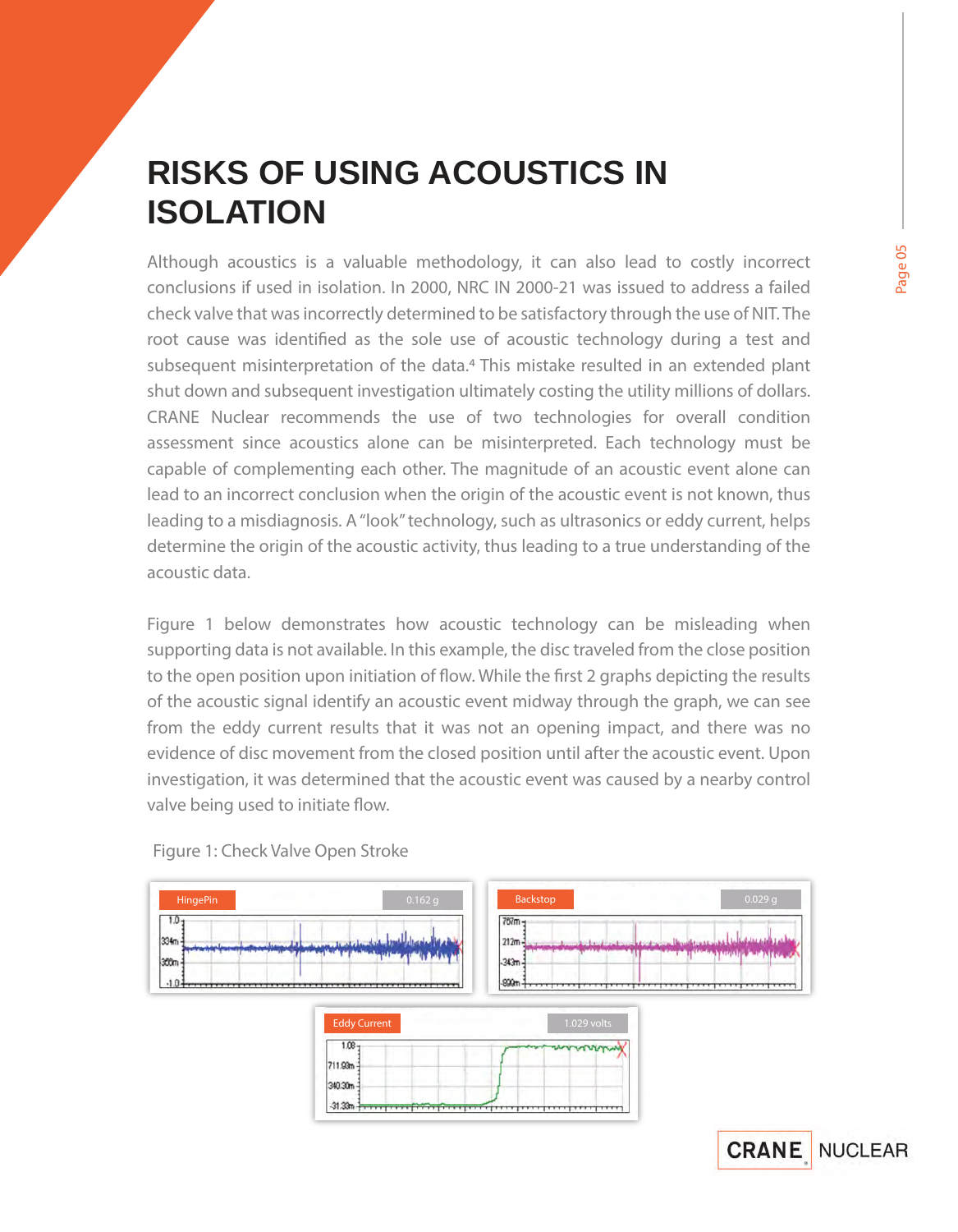Figure 2 below is an example of acoustics being used properly in conjunction with a "look" technology. Eddy current indicates the disc is traveling from an open position to a close position upon cessation of flow. In this case, acoustics show the seating impact in the first 2 graphs, which is confirmed with the eddy current results in the same time domain.

*Figure 2:* Check Valve Close Stroke





**Although acoustics is a valuable methodology, it can also lead to costly incorrect conclusions if used in isolation.**

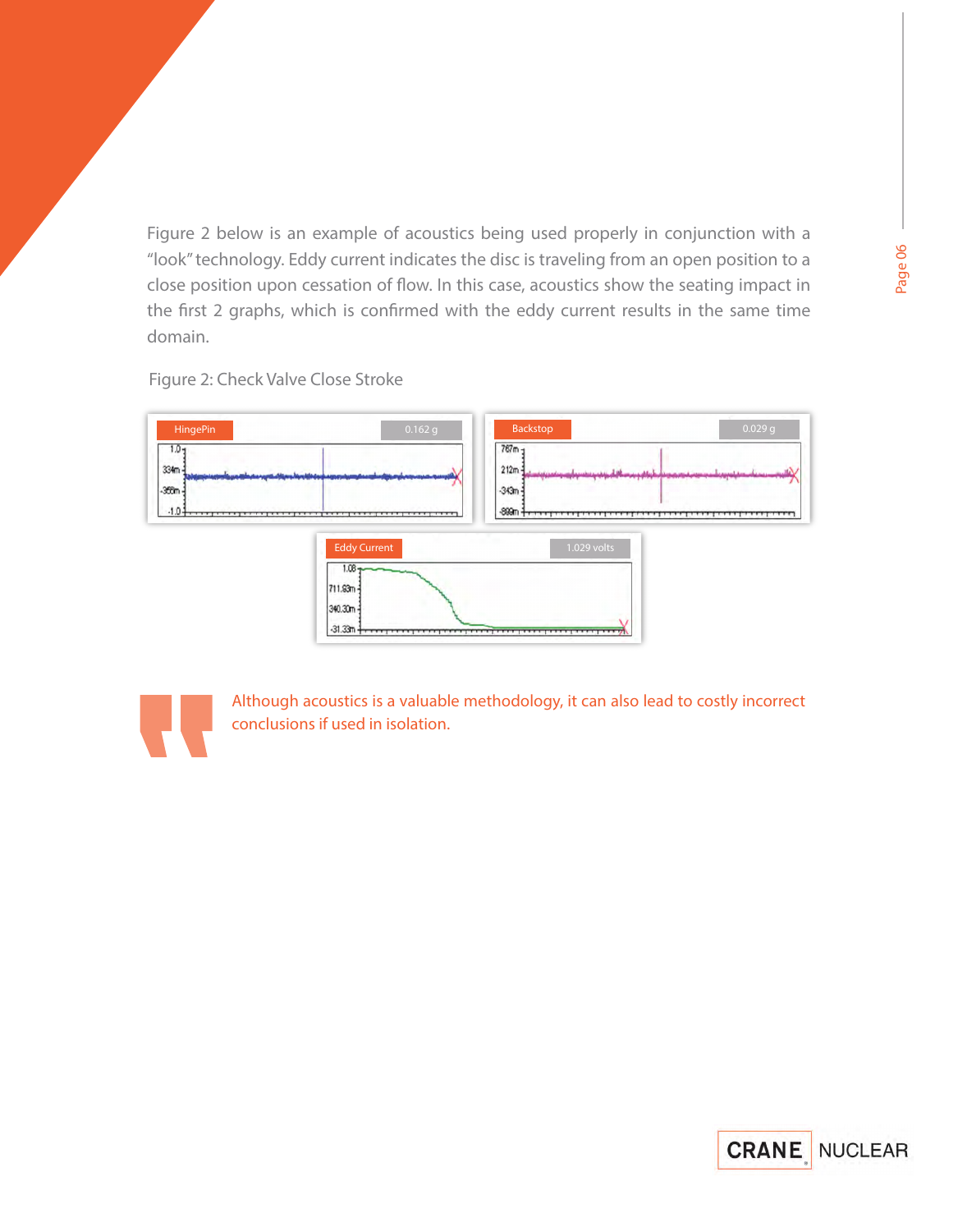# **WHAT DISASSEMBLY & INSPECTION INVOLVES**

D&I was the first approach established for the purposes of evaluating the condition of a check valve. Typically, complete disassembly followed by inspections involves evaluation of dimensions, wear of parts, and movement of internals.

The task of disassembling and inspecting each valve is labor intensive and associated with the activities below:

*Table 1:* Disassembly and Inspection Cost Breakdown

| <b>Work Item</b>                                                                   | <b>Estimated Man-</b><br>Hours (MH) | Cost at \$100/MH  |  |  |  |  |
|------------------------------------------------------------------------------------|-------------------------------------|-------------------|--|--|--|--|
| Planning, evaluation,<br>scheduling, preparation                                   | 30MH                                | \$3,000           |  |  |  |  |
| Scaffolding setup &<br>teardown, insulation<br>removal & reinstall                 | 14MH                                | \$1,400           |  |  |  |  |
| Clearance – preparation,<br>support, removal,<br>RP support                        | 50MH                                | \$5,000           |  |  |  |  |
| Parts Cost                                                                         | N/A                                 | \$1,500           |  |  |  |  |
| Inspections, Post<br>Maintenance Testing,<br>review, closure                       | 28MH                                | \$2,800           |  |  |  |  |
| <b>Total Cost Per Valve</b>                                                        |                                     | \$13,700          |  |  |  |  |
| Potential Cost of<br>Maintenance Induced Errors<br>(e.g. incorrect reinstallation) | 10MH                                | \$10,000          |  |  |  |  |
| D&I cost range per valve                                                           |                                     | $$13.7K - $23.7K$ |  |  |  |  |
| D&I cost across a typical<br>population of valves                                  | $6$ — valves per refuel             | \$112,200         |  |  |  |  |

Time/Cost studies from various nuclear sites in the United States utilizing D&I.



**Page 07**

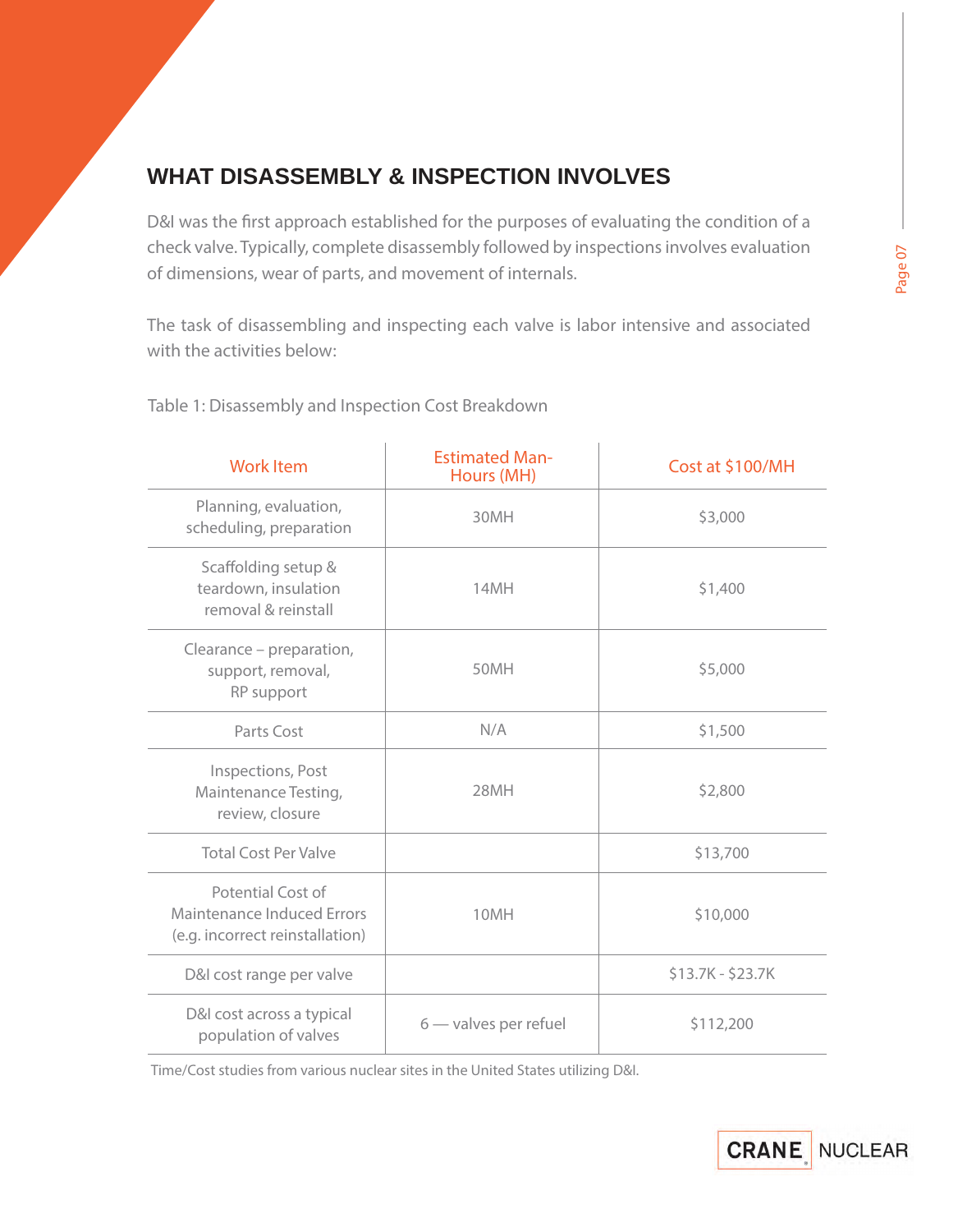The cost of D&I on a per valve basis ranges between \$13.7K to \$23.7K. Assuming a typical population of six IST valves are inspected, this cost is approximately \$112.2K per refuel. Other considerations from D&I operating experience (OE) not taken into account include; delays due to engineering evaluations, parts shortages, FME occurrences, injury, clearance and procedure violations. There is also an increased risk of component damage caused by excessive force on bonnet bolts that causes them to break, incorrect reassembly, or parts being dropped in the system causing fuel damage during

Since NIT is non-intrusive, several of the issues and challenges associated with D&I can be eliminated or significantly reduced. The next section examines how NIT can show payback within one refuel cycle and reduce D&I costs significantly.

operation. D&I activities also add inefficiencies to overall outage performance.

**Often D&I is undertaken as a result of periodic verification instead of data trends leading to costly and unnecessary disassembly.**

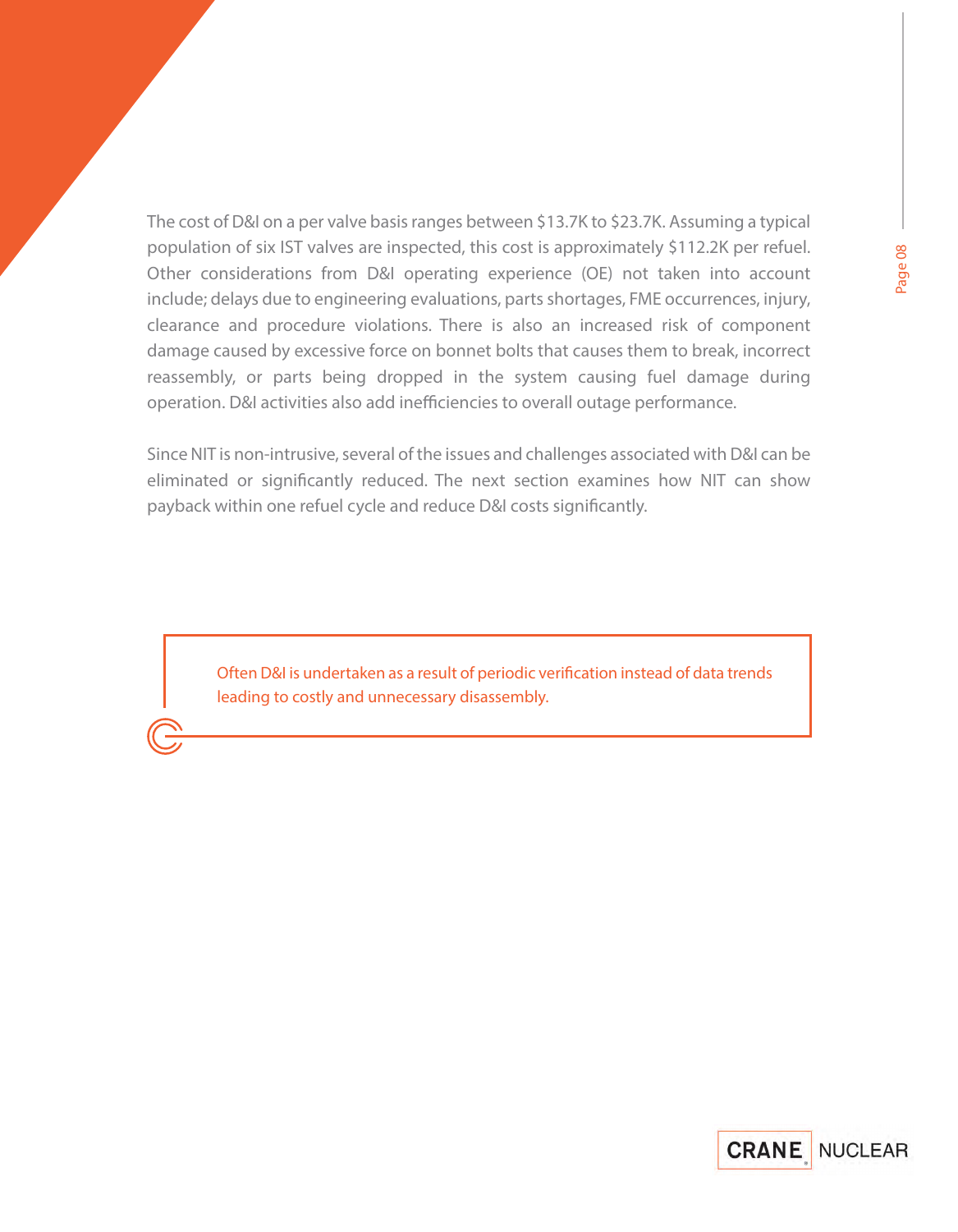# **THE CNI SOLUTION**

### **DELIVERING VALUE WITH CHECK VALVE NIT**

CRANE Nuclear began development of NIT technologies in 1989 and devoted extensive hours of R&D to its implementation. CRANE Nuclear has also participated in numerous industry studies conducted by the Nuclear Industry Check Valve (NIC) group. With over 30 years of experience, CRANE Nuclear is positioned to be a full-service solution provider of check valve diagnostic equipment and services to the commercial nuclear power industry.

One of the biggest benefits is the cost savings associated with transitioning from D&I to NIT. With NIT, sites can reduce their cost to 1/8 compared to D&I resulting in a payback within one refueling cycle. The cost savings come mainly from a reduction in resources necessary to perform the testing compared to conducting D&I. The table below shows the cost breakdown of performing NIT for a test population of six valves performed over a period of 3-days including costs related to securing vendor support to execute NIT:

| <b>Work Item</b>                                                                                                 | <b>Estimated Man-</b><br>Hours (MH) | Cost at \$100/MH  |  |  |  |  |
|------------------------------------------------------------------------------------------------------------------|-------------------------------------|-------------------|--|--|--|--|
| Package Planning, scheduling,<br>operations support                                                              | 30MH                                | \$3,000           |  |  |  |  |
| <b>HP Support</b>                                                                                                | 12MH                                | \$1,200           |  |  |  |  |
| Supervision                                                                                                      | 12MH                                | \$1,200           |  |  |  |  |
| Engineering – review and<br>evaluation                                                                           | 6MH                                 | \$600             |  |  |  |  |
| NIT vendor support service<br>charges for NIT - mod/de-mob,<br>per-diem, service rate, other<br>one-time charges | 3 days                              | \$8,500           |  |  |  |  |
| NIT Cost across Six (6) Valves                                                                                   |                                     | \$14,500          |  |  |  |  |
| D&I Cost across Six (6) Valves                                                                                   |                                     | \$112,200*        |  |  |  |  |
| NIT Cost vs. D&I Cost                                                                                            |                                     | 1/8th Cost of D&I |  |  |  |  |

*Table 2:* Non-Intrusive Testing Cost Breakdown

*\*Table 1*

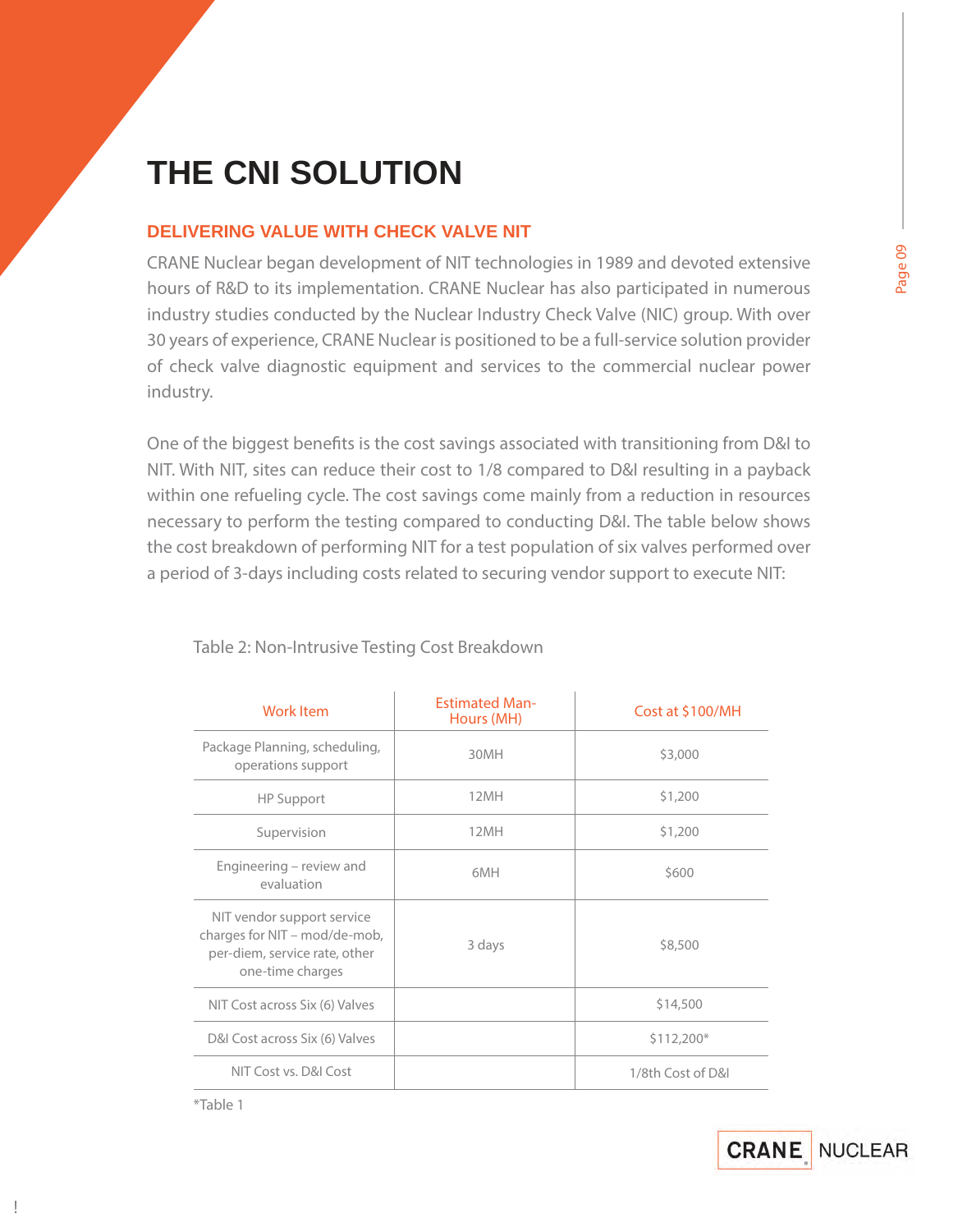In addition to the cost savings realized from adopting NIT, by aligning with ASME OM Code Appendix II, sites are able to extend their testing intervals, further reducing their cost. ASME OM Code Appendix II allows for extensions of up to 16 years for a group of 4 valves.1 The frequency extensions depend on the number of valves in a group and valve performance based on favorable review of trendable attributes.

Table 3 below shows an example of how the test intervals can be extended.

*Table 3:* ASME OM Appendix II Allowable Extensions

| Group of 1                      |      |      |      |      |                          |      | ASME OM CODE APPENDIX II ALLOWARI E EXTENSIONS |      |      |      |      |      |      |      |      |
|---------------------------------|------|------|------|------|--------------------------|------|------------------------------------------------|------|------|------|------|------|------|------|------|
| <b>Refuel Cycle (24 months)</b> | 2020 | 2022 | 2024 | 2026 | 2028                     | 2030 | 2032                                           | 2034 | 2036 | 2038 | 2040 | 2042 | 2044 | 2046 | 2048 |
| <b>VALVE A (Current State)</b>  |      |      |      |      | $\overline{\phantom{a}}$ |      | $\cdot$                                        |      |      |      |      |      |      |      |      |
| <b>VALVE A (Future State)</b>   |      |      |      |      |                          |      |                                                |      |      |      |      |      |      |      |      |

In this example 14 D&I per valve were replaced with 4 NIT over a 28-year period

| Group of 2                    |      |      |      |      |      |                          |      |      | ASME OM CODE APPENDIX II ALLOWABLE EXTENSIONS |      |            |      |      |      |      |
|-------------------------------|------|------|------|------|------|--------------------------|------|------|-----------------------------------------------|------|------------|------|------|------|------|
| Refuel Cycle (24 r            | 2020 | 2022 | 2024 | 2026 | 2028 | 2030                     | 2032 | 2034 | 2036                                          | 2038 | 2040       | 2042 | 2044 | 2046 | 2048 |
| <b>VALVE A (Future State)</b> |      |      |      |      |      | $\overline{\phantom{a}}$ |      |      |                                               |      |            |      |      |      |      |
| <b>VALVE B (Future State)</b> |      |      |      |      |      |                          |      |      |                                               |      | $\sqrt{2}$ |      |      |      |      |

Theoretical example of 2 groups of valves with testing interval extensions through Appendix II.



**ASME OM Code Appendix II allows for extensions of up to 16 years for a group of 4 valves.**

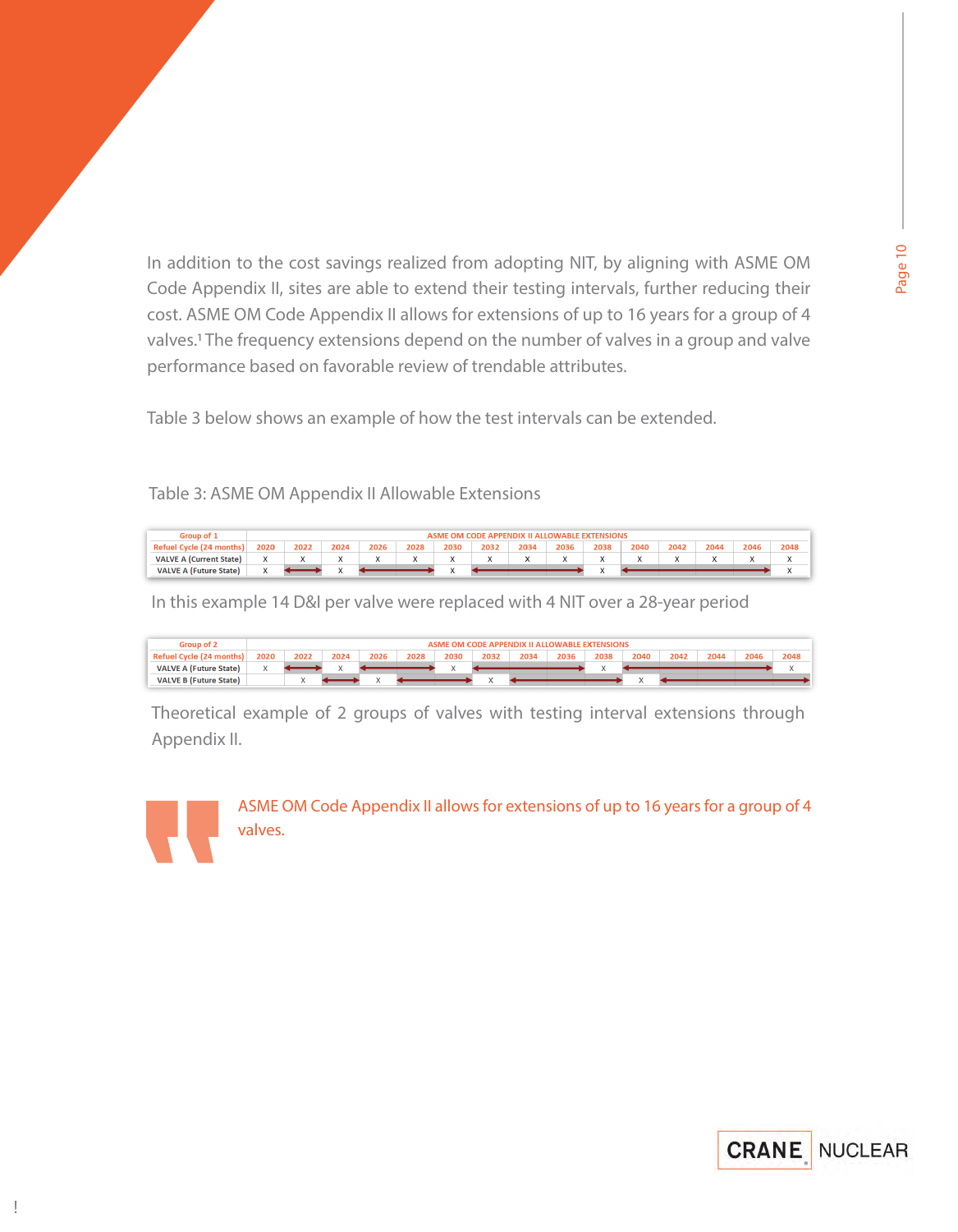### **HOW TRENDABLE ATTRIBUTES EXTEND TEST INTERVAL FREQUENCIES**

Trendable attributes are a requirement of ASME OM Code Appendix II in order to extend the test interval frequency. They are defined in ASME OM Code Appendix II as "an owner selected parameter of a check valve test or examination which can be used to monitor component degradation with the intent of ensuring the component is capable of performing its intended function." 1

In addition to ASME OM Code Appendix II, the NIC testing program has proven that trending from a known condition can determine changes that result from wear.3 CRANE Nuclear has invested significant resources in analyzing the attributes to be trended in order to provide the most accurate assessment of valve health. These are angular velocity and disc position with ultrasonics, impact rate, magnitude and frequency through acoustics, and stroke time and stroke delta through eddy current technology.

Table 1 shows the stability classification, based on the CRANE proprietary assessment of valve stability using ultrasonics. This represents the amount of disc flutter at a specific flow rate, which is determined from total disc movement. The disc stability classification approach was developed to assess check valve oscillations when check valves are not pinned firmly against the internal backstop by system flow. This condition often occurs when plant systems are operated at conditions where the flow rate cannot lift the disc to the full open position such as during periods of reduced power output.

| <b>STABILITY NUMBER</b><br>(deg/sec) | <b>EVALUATION</b> | <b>EXPLANATION</b>                                                                                                                                                                                                                                                                               |
|--------------------------------------|-------------------|--------------------------------------------------------------------------------------------------------------------------------------------------------------------------------------------------------------------------------------------------------------------------------------------------|
| $0 - 4$                              | Stable            | Represents check valve discs that are either firmly against the backstop (0<br>deg/sec) or are displaying ordinary flow induced oscillations. Valves in the<br>category will experience only normal (low) internal wear.                                                                         |
| $>4 - 11$                            | Unstable          | Represents check valve discs that are neither clearly stable nor excessive.<br>Typically valves in this range are operating under less than ideal flow<br>conditions. Abnormal wear rates are possible depending on the system and<br>operational history.                                       |
| >11                                  | Excessive         | Represents valves that are experiencing abnormal or destructive flutter. The<br>valves are incorrectly sized, misapplied or are operating at destructive flow<br>rates. Accelerated wear can be expected if the valve continues to operate<br>under these conditions. Valve failure is possible. |

#### **Table 1: Disc Stability Classification**

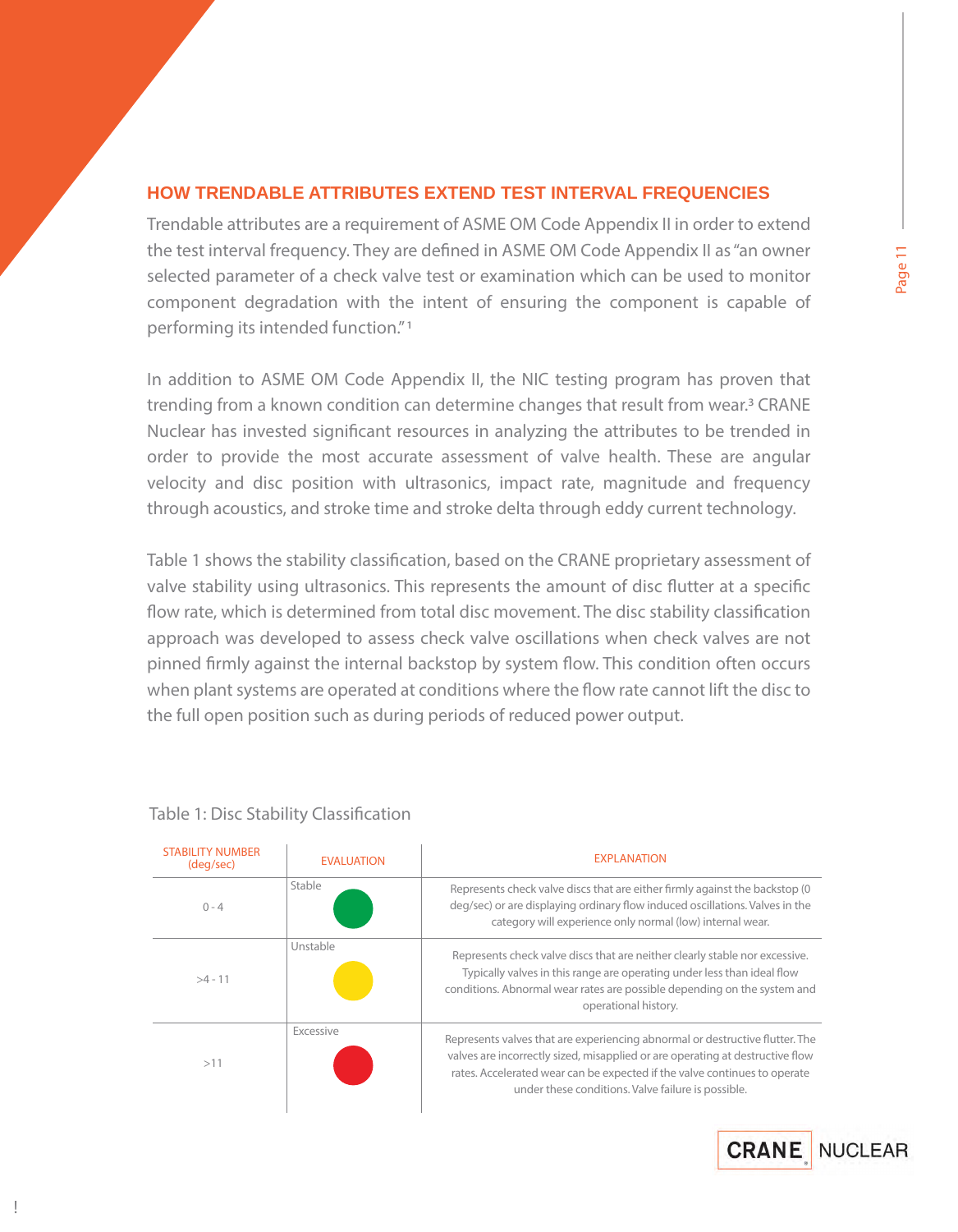Below is an example from an 18" Walworth double disc swing check valve, that demonstrates degradation detection as a result of correctly applying trendable attributes.

#### *Figure 3*: Disc Stability



*X axis: Time in 2-year intervals Y axis: Disc oscillations in degrees/sec*  Figure 3 shows disc stability as part of the ultrasonics testing over a period of eighteen years. The first five data points indicate a stable state of the valve (between 0-4 degrees/sec). Points 6-9 indicate variations in disc stability with some points being extremely unstable, indicating abrupt changes in operating characteristics. Root cause investigation yielded valve instability was the result of the plant power upgrade, which caused the valve to see flow variation leading to abnormal wear.

#### *Figure 4:* Disc Open Angle



Figure 4 shows disc open angle from ultrasonics testing. The first five data points of the graph indicate a relative average disc position as indicated by this valve's geometric drawing. From points 6 – 9, abrupt changes in the normal disc open angle of this valve are observed due to the plant power upgrade.

#### *X axis: Time in 2-year intervals Y axis: Disc angle in relationship to seat*

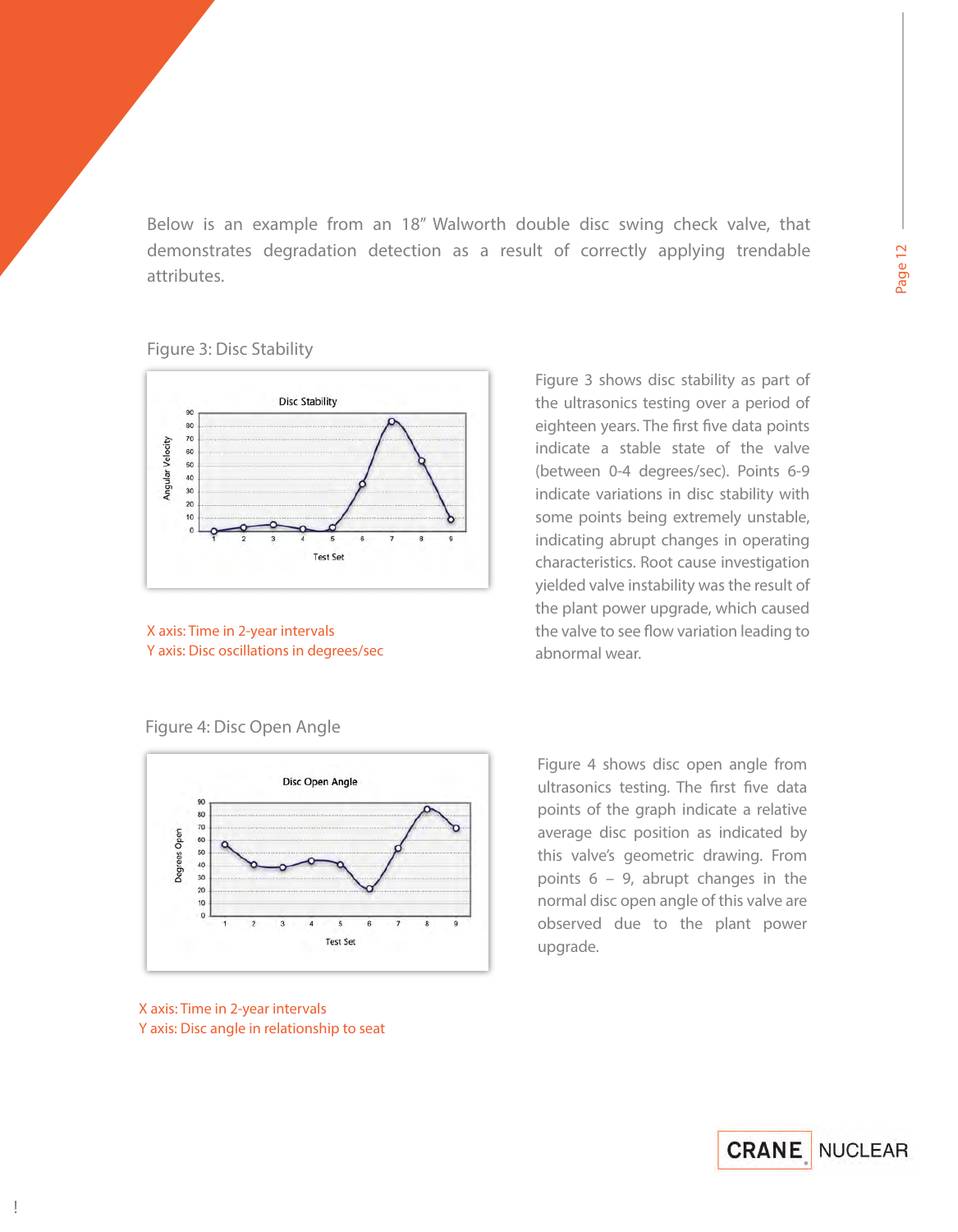





### *Figure 5:* Impact Rate *Figure 6:* Backstop Impact RMS



### *Figure 7:* Hingepin Impact RMS *Figure 8:* Impact Primary Frequency Content



#### *Figures 5-8 X axis: Time in 2-year intervals Figures 5-8 Y axis: Magnitude of impact vibration internal to the valve*

The graphs in Figures 5-8 above are results obtained from acoustics testing on the same valve. In the case of acoustics, zero activity indicates a stable internal position of the disc. Changes represent contact of internal parts that are not expected. Each of the acoustic trendable attributes indicate activity at point five and then zero activity until point nine. These results differ from the results of the ultrasonic testing (Figures 3 and 4). Looking at these results in conjunction with the ultrasonic test results, it was determined that point five was a backstop tap, without any significant concerns. At point nine, however, there was contact between the disc and the backstop. This was later confirmed as being a result of wear to the hinge bore. The results from the acoustic testing on this valve reinforce the need to use acoustics in conjunction with ultrasonics or eddy current to accurately interpret the results.

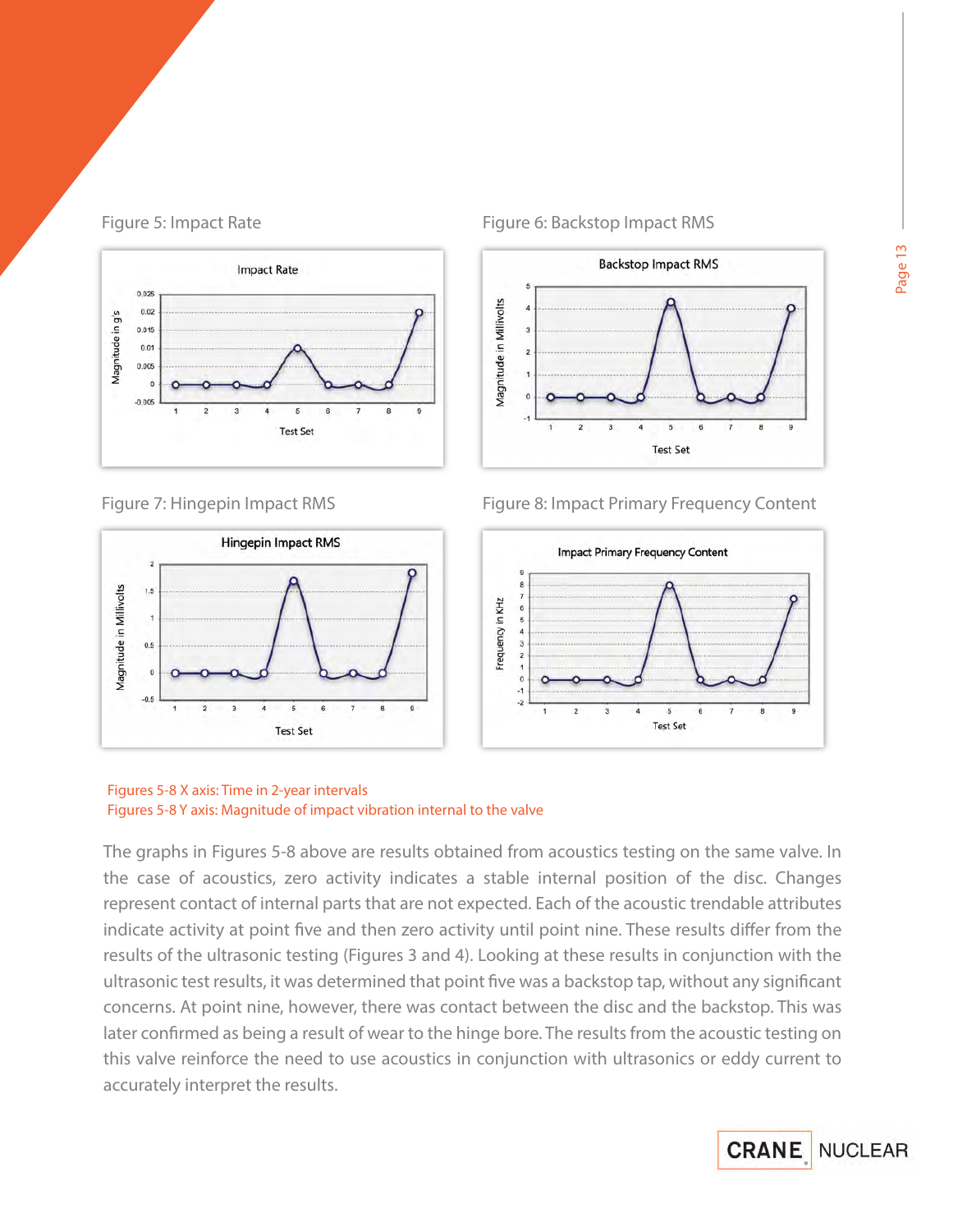As a result of the NIT data for this valve, the valve was opened for inspection. Upon inspection, it was discovered that there was wear to the hinge pin bore due to elevated disc angular velocity (Photo 1). These findings confirmed the results found through NIT.

*Photo 1:* Check Valve Hinge Pin Bore Wear



In another example, the results of an eddy current test were analyzed for an 8" Stainless Steel Containment Spray Swing Check Valve. Figure 9 shows two tests done on the same valve over two years. Both tests show the same delta in voltage meaning that there are no changes in the performance of the valve and therefore there is no cause for concern.



**Page 14**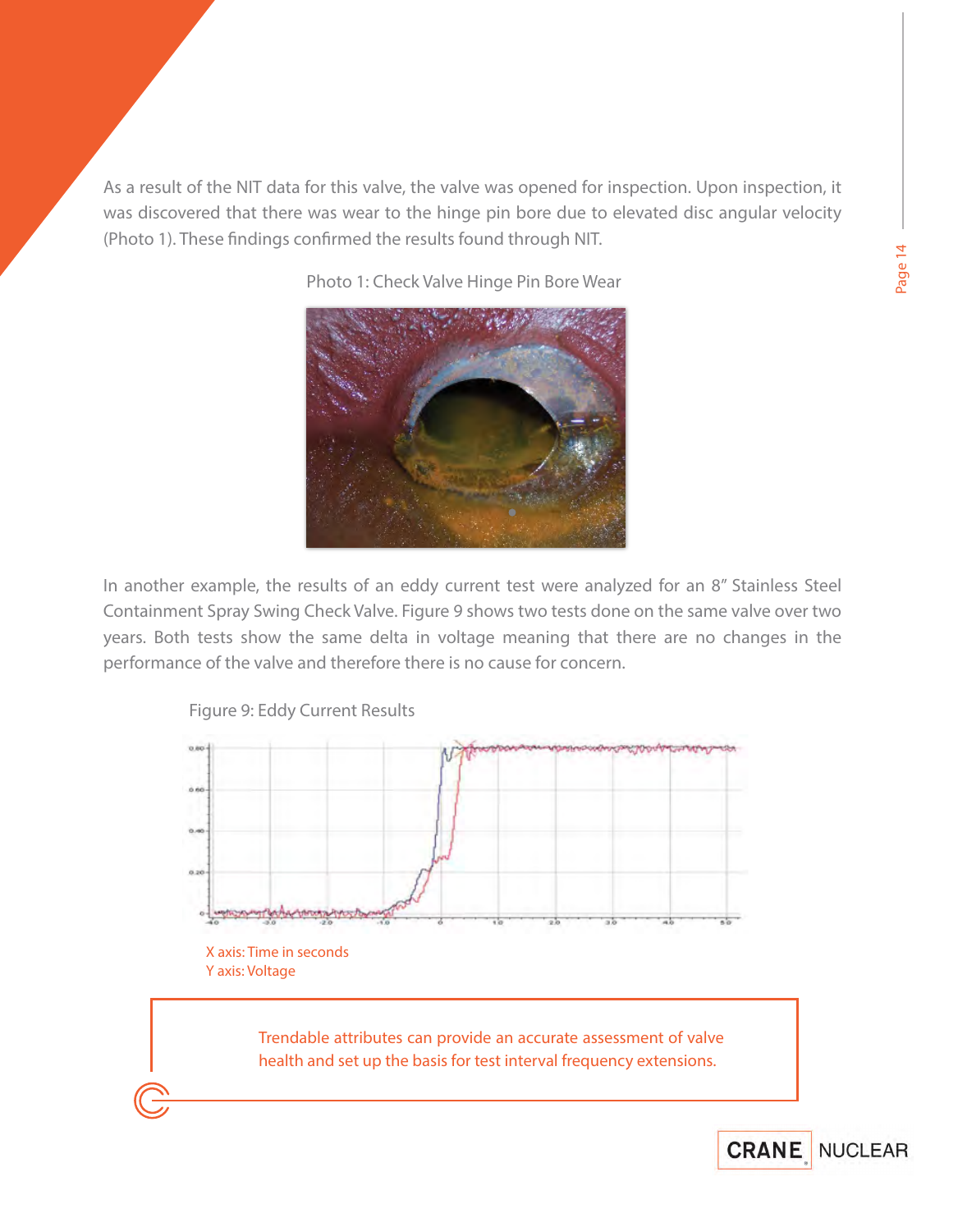### **IMPLEMENTING NIT PROGRAM ON-SITE**

CRANE Nuclear's proven and qualified check valve NIT methodologies have been used in check valve programs throughout the nuclear industry for decades. CRANE Nuclear's expertise is available to address the inefficiencies of any check valve program adding technical value while reducing cost and improving human performance.

With experienced personnel retiring, and constant turnover of positions, maintaining the right expertise is daunting, costly, and time consuming. CRANE Nuclear places emphasis on program development to code compliance, NIT strategy implementation, equipment training on Votes Infinity diagnostic system, application engineering, and data evaluation for tracking and trending. CRANE Nuclear works closely with site engineering, operations, and maintenance personnel to ensure that a sustainable check valve program is established.

**CRANE Nuclear's expertise is available to establish and improve condition monitoring programs by adding technical value, reducing cost and improving human performance.**

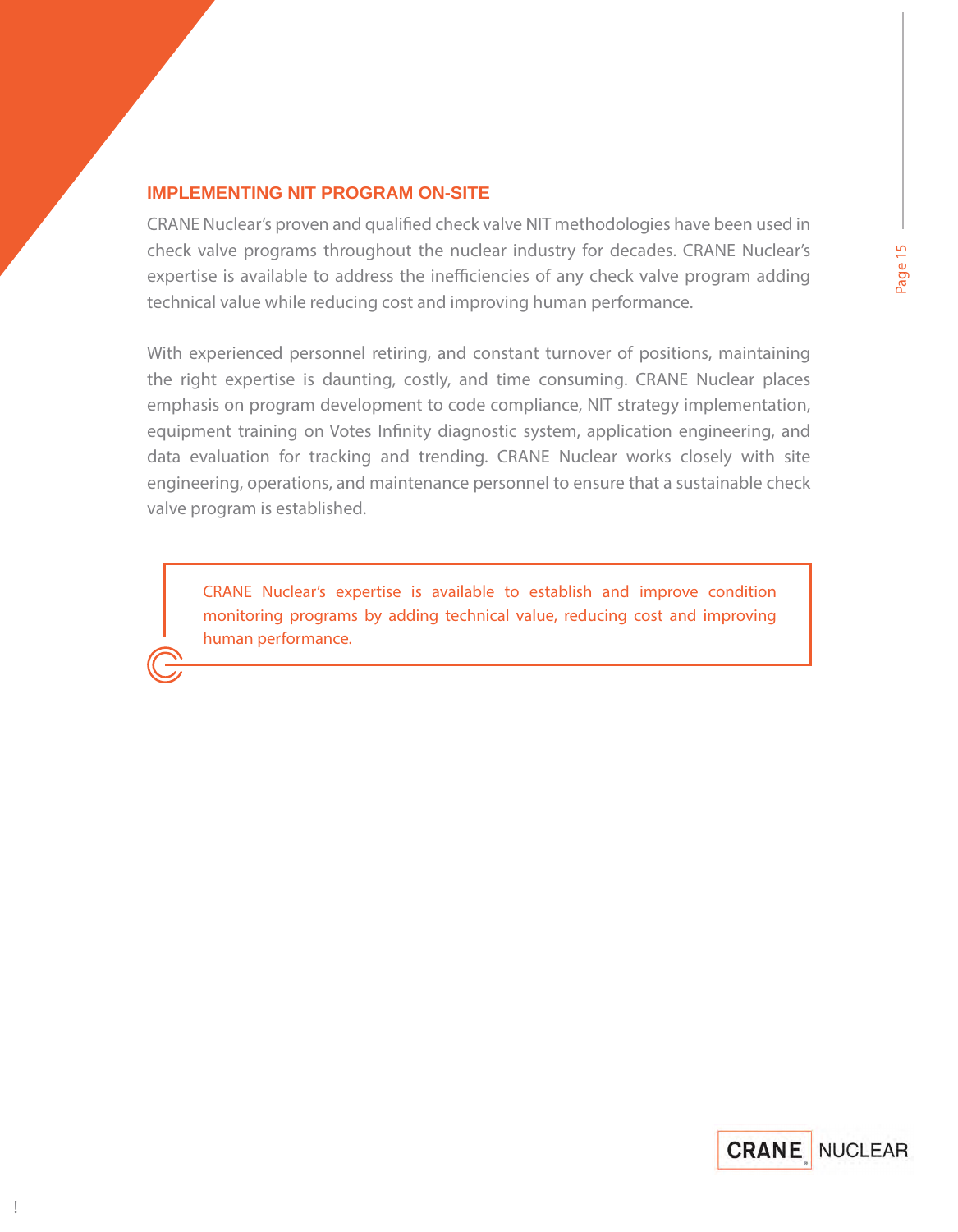# **CONCLUSION**

Establishing a condition monitoring program using Non-Intrusive Testing (NIT) enables conformity to code requirements while transitioning away from costly disassembly and inspection. It is important that a condition-monitoring program is created and deployed in a systematic way to ensure that results are sustainable. CRANE Nuclear's experience developing and deploying check valve NIT over several decades ensures that sites benefit from test interval frequency extensions through consistent use of trendable attributes, satisfying code and program requirements while reducing overall cost burden.